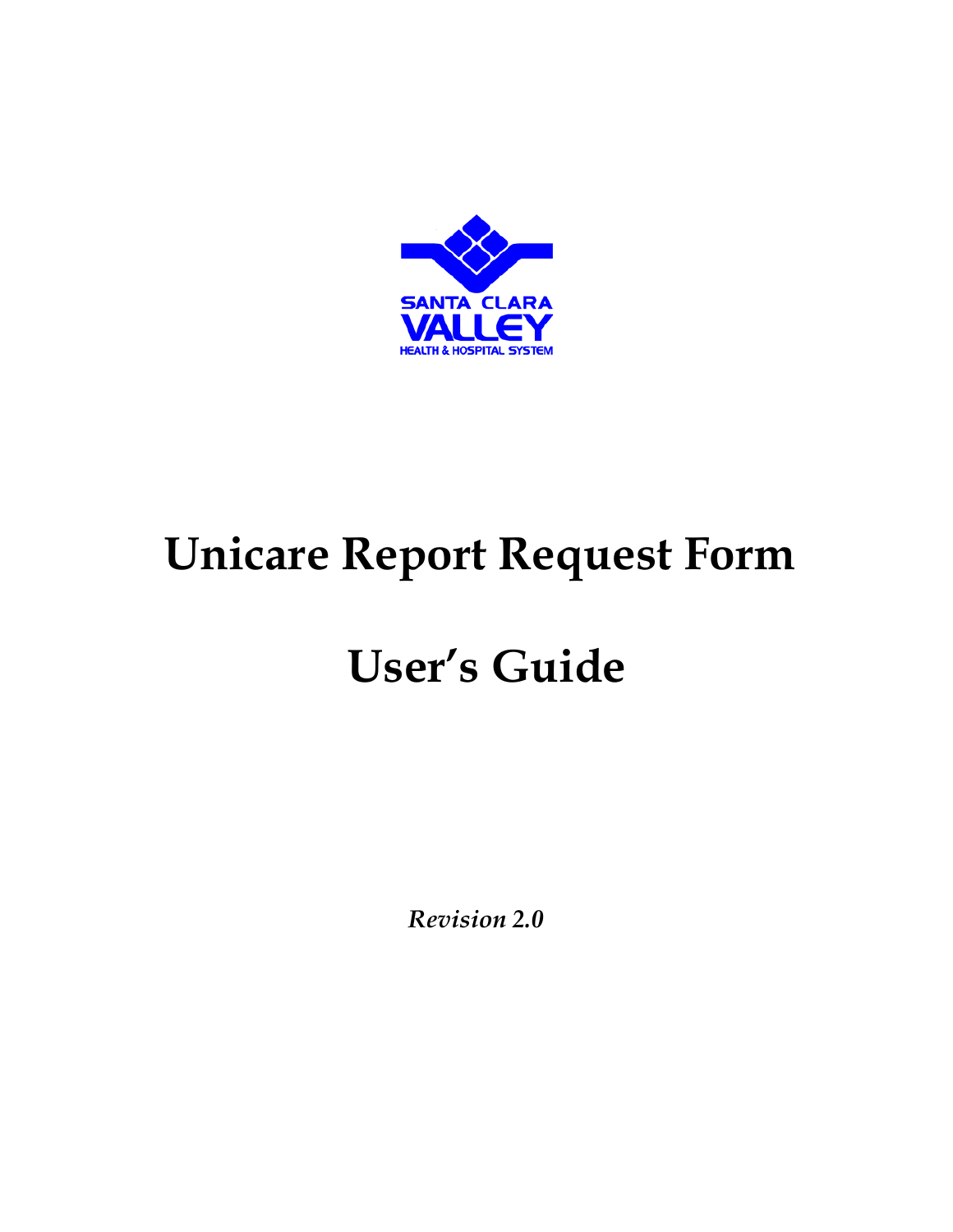### **Revision History**

| Date    | Change                                                                                                                                                                                   | <b>Modified By</b> | <b>Version</b> |
|---------|------------------------------------------------------------------------------------------------------------------------------------------------------------------------------------------|--------------------|----------------|
| 9/23/09 | <b>Initial Release</b>                                                                                                                                                                   | Lek Taylor         | 1.0            |
| 11/9/09 | Replaced Katherine Christian with Julie<br>Sizelove as the DADS Request Approver.                                                                                                        | Lek Taylor         | 2.0            |
| 5/17/10 | Updated the link to Valley Pages on page<br>10 to reflect the new location of the link to<br>Behavioral Health Services page on<br>Valley Pages, which has been renamed to<br>'Unicare'. | Lek Taylor         | 3.0            |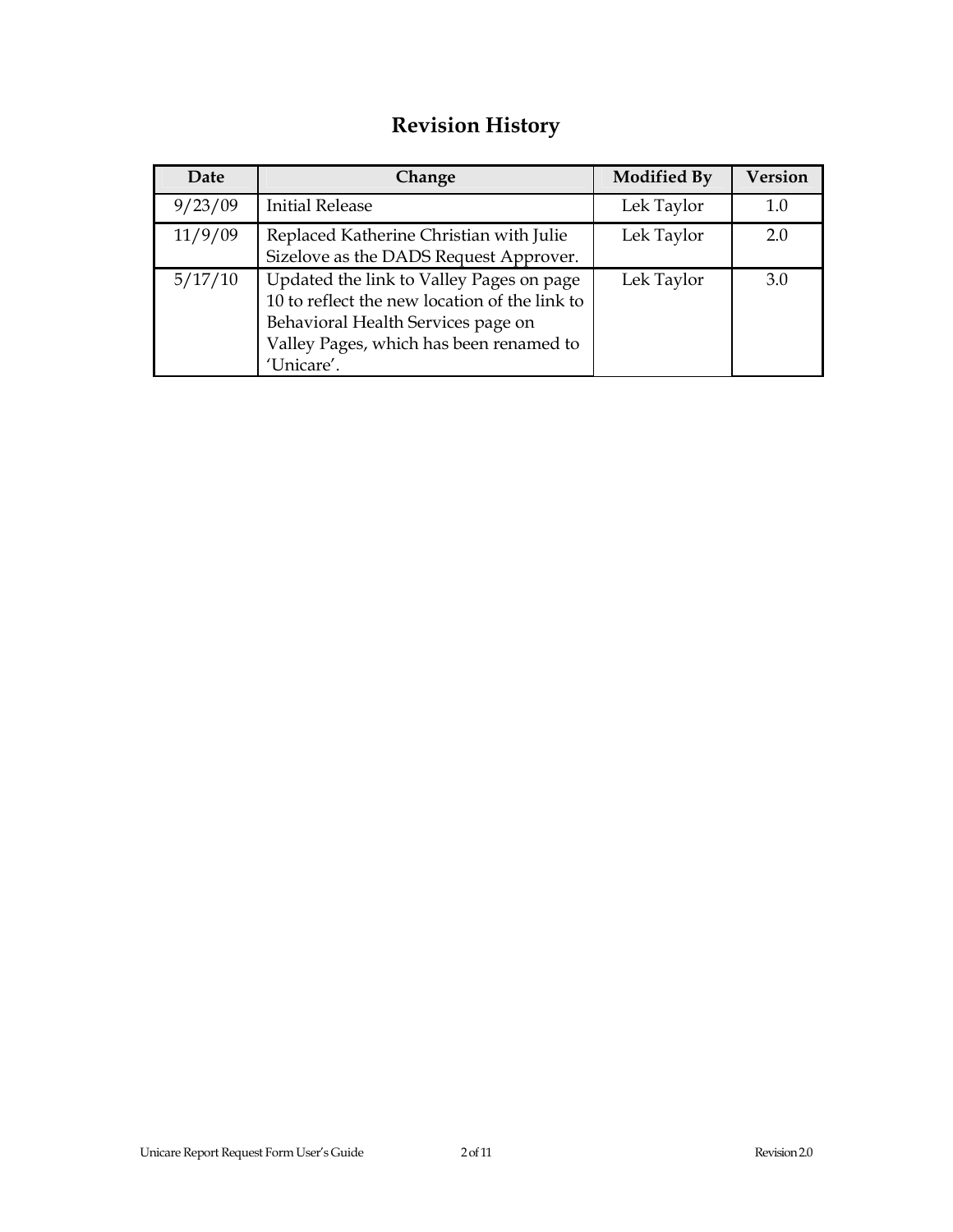#### **Table of Content**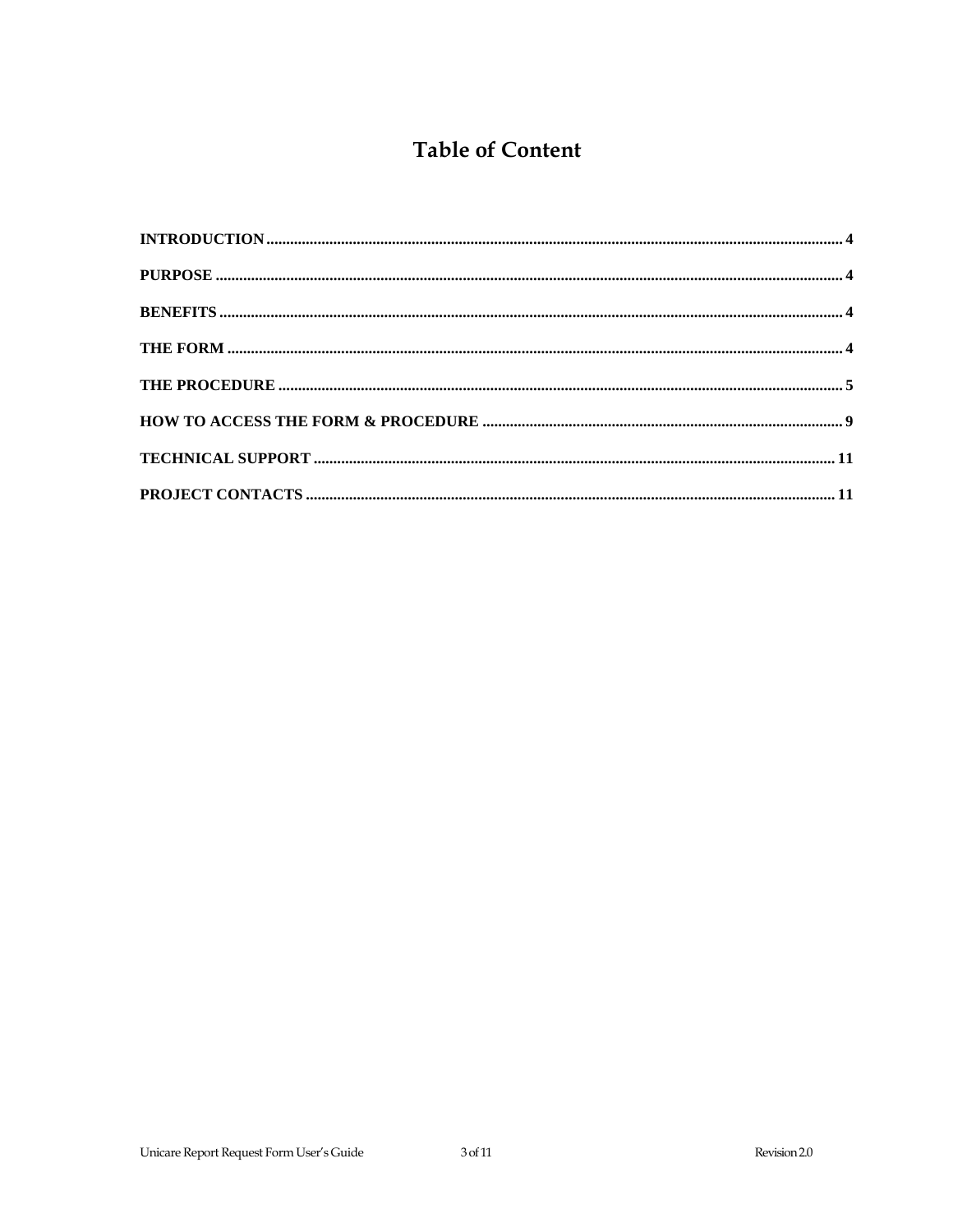## *Introduction*

This document describes the online form and procedure for requesting a Unicare report from Behavioral Services Information System Department (BHS IS).

### *Purpose*

The purpose is to provide an on-line form and a formal procedure as an efficient channel for users to obtain data from UNICARE Pro-filer system.

## *Benefits*

Following are the benefits for having the form and the procedure:

- An on-line tool for user to create a clear report definition.
- An efficient method for users to accurately communicate report specifications to Mental Health (MH) , Drugs and Alcohol (DADS), or Health and Hospital Systems (HHS) admins for approval.
- The ability to effectively manage report requests and estimate turn-around time.
- The ability to collect the data for Report Reference Guide.

### *The Form*

The Unicare Report Request Form is available on BHS Unicare website, MH Department website, DADS Department website, and Valleypages. Users will complete and submit the form on-line. The request will be processed according to the procedure described in the next section of this document.

| To submit the request please fill in all felds except those marked "Optional".                                                                                                    |                     |                |                                                                                                                                                   |
|-----------------------------------------------------------------------------------------------------------------------------------------------------------------------------------|---------------------|----------------|---------------------------------------------------------------------------------------------------------------------------------------------------|
| Date:                                                                                                                                                                             |                     |                |                                                                                                                                                   |
| New or Existing Report                                                                                                                                                            |                     |                |                                                                                                                                                   |
| * New Report<br><b>C. Existna Report</b>                                                                                                                                          |                     |                |                                                                                                                                                   |
| C Data Only                                                                                                                                                                       |                     |                |                                                                                                                                                   |
|                                                                                                                                                                                   |                     |                |                                                                                                                                                   |
| <b>Requestor Information:</b><br>Name:                                                                                                                                            |                     | Email:         |                                                                                                                                                   |
|                                                                                                                                                                                   |                     |                |                                                                                                                                                   |
| Phone:                                                                                                                                                                            |                     | Location:      |                                                                                                                                                   |
|                                                                                                                                                                                   |                     |                |                                                                                                                                                   |
| Manager Information:                                                                                                                                                              |                     |                |                                                                                                                                                   |
| Name:                                                                                                                                                                             |                     | Email:         |                                                                                                                                                   |
|                                                                                                                                                                                   |                     |                |                                                                                                                                                   |
| Purpo se and Brief Description of Report:                                                                                                                                         |                     |                |                                                                                                                                                   |
| Estimated Frequency of Use:                                                                                                                                                       | Select One          | $\blacksquare$ |                                                                                                                                                   |
| (selectione oirtype in frequency of usie)                                                                                                                                         |                     |                |                                                                                                                                                   |
| Anticipated Number of Users:<br>(selectione oirtype in frequency of us e)                                                                                                         | Select One          | $\mathbf{r}$   |                                                                                                                                                   |
|                                                                                                                                                                                   |                     |                |                                                                                                                                                   |
| This report needs data fom:                                                                                                                                                       | Select One          |                | $\overline{\phantom{a}}$                                                                                                                          |
| Purpose:                                                                                                                                                                          |                     |                |                                                                                                                                                   |
| (For example: "This report is intended to fit dicients that haven't had an appointment at a Location for over 30 days, so they can be<br>discharged." Be as detailed as possible) |                     |                |                                                                                                                                                   |
|                                                                                                                                                                                   |                     |                |                                                                                                                                                   |
|                                                                                                                                                                                   |                     |                |                                                                                                                                                   |
|                                                                                                                                                                                   |                     |                |                                                                                                                                                   |
|                                                                                                                                                                                   |                     |                |                                                                                                                                                   |
| Description:                                                                                                                                                                      |                     |                |                                                                                                                                                   |
| what you would like to see similar to the report and what extra or of ferences you would like in the recort.)                                                                     |                     |                | (As detailed as possible, if a similar reporter ists to use as a beginning reference, please list the Name and Number of that report. A is o list |
|                                                                                                                                                                                   |                     |                |                                                                                                                                                   |
|                                                                                                                                                                                   |                     |                |                                                                                                                                                   |
|                                                                                                                                                                                   |                     |                |                                                                                                                                                   |
|                                                                                                                                                                                   |                     |                |                                                                                                                                                   |
|                                                                                                                                                                                   |                     |                |                                                                                                                                                   |
|                                                                                                                                                                                   |                     |                |                                                                                                                                                   |
| <b>Report Users:</b>                                                                                                                                                              |                     |                |                                                                                                                                                   |
| General Provider Type (Select 1 or more user types wind might use in is report):<br>Admin Research/Decision Support/QI                                                            | <b>E</b> Clinicians |                |                                                                                                                                                   |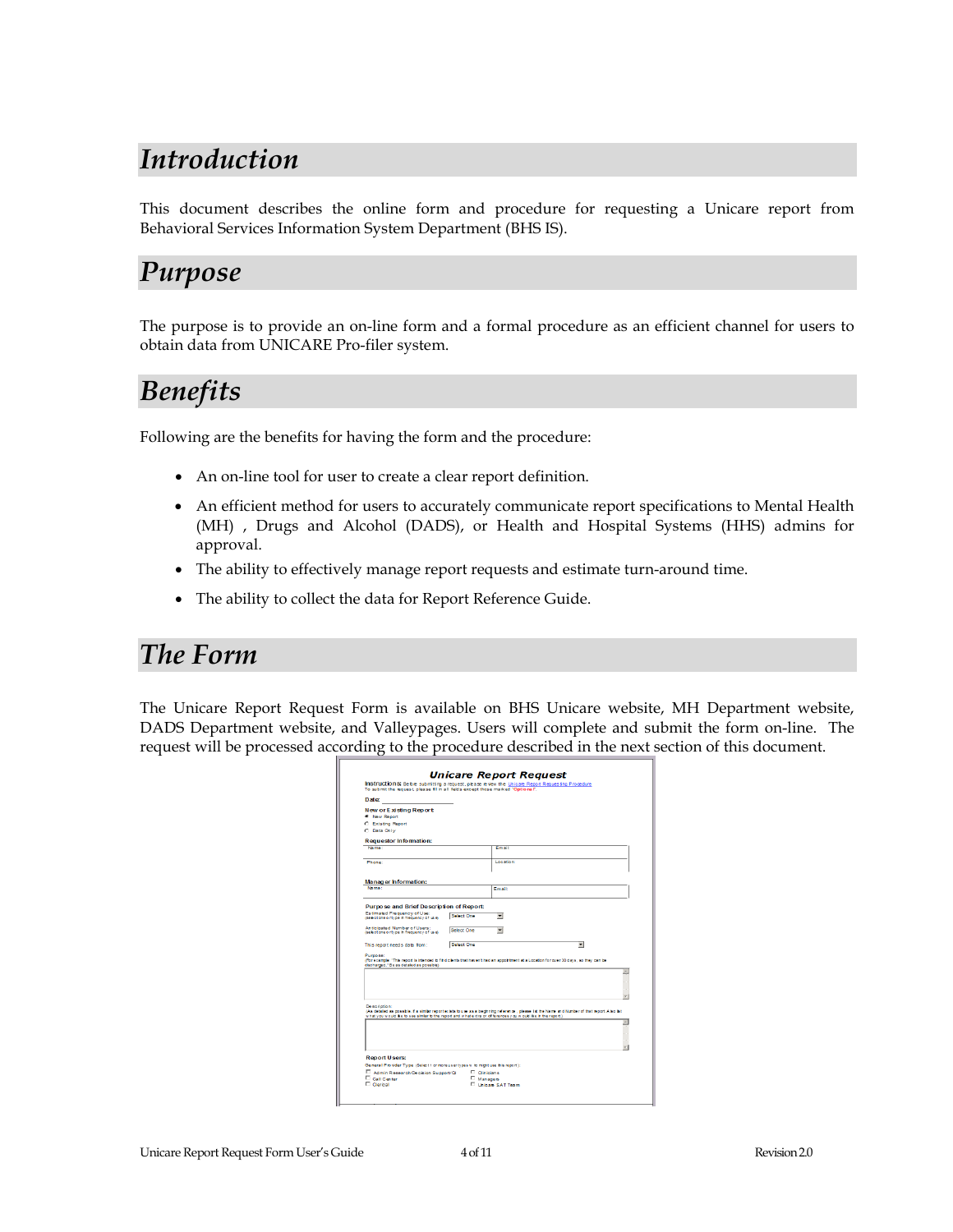# *The Procedure*

# **Unicare Report Requesting Procedure**

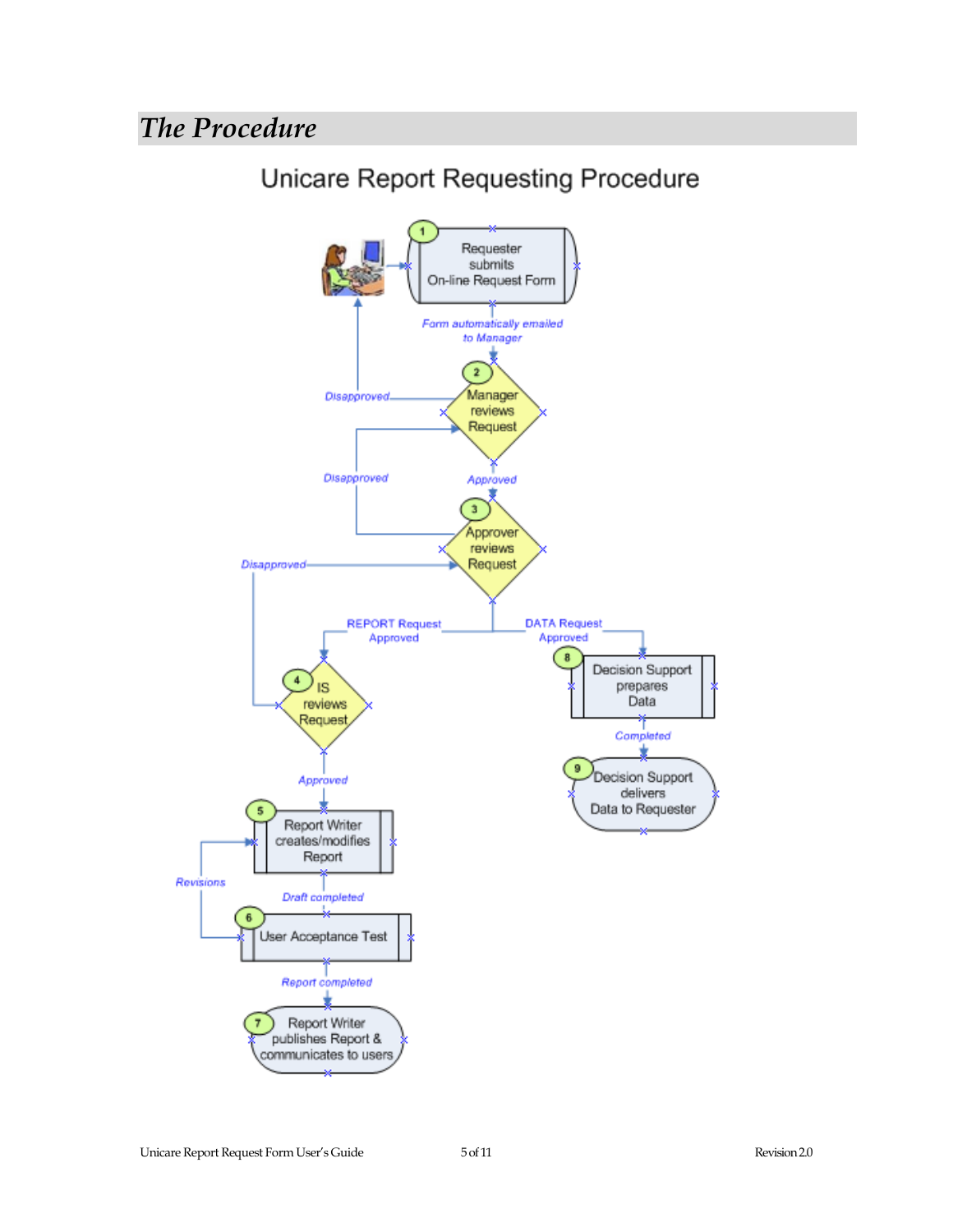## **Unicare Report Requesting Procedure**

| 1) Requester submits on-line<br>request form.                           | a) The on-line request form contains the report definition which<br>includes all required information. When submitted, the request is<br>automatically emailed to the requester's manager for approval. A<br>copy is also emailed to the requester to acknowledge that it has<br>been submitted successfully.                                                                                                           |  |
|-------------------------------------------------------------------------|-------------------------------------------------------------------------------------------------------------------------------------------------------------------------------------------------------------------------------------------------------------------------------------------------------------------------------------------------------------------------------------------------------------------------|--|
| 2) Requester's manager<br>reviews the request for<br>approval.          | a) Requester's manager reviews the request to determine if the report<br>will enhance user's productivity, is beneficial to a large group of<br>users, etc.                                                                                                                                                                                                                                                             |  |
|                                                                         | b) If approved, the form is emailed to either MH Approver <sup>1</sup> or DADS<br>Approver <sup>2</sup> based on the type of request.                                                                                                                                                                                                                                                                                   |  |
|                                                                         | c) If disapproved, the requester will be informed of the reasons for<br>disapproving.                                                                                                                                                                                                                                                                                                                                   |  |
| 3) MH Approver or DADS<br>Approver reviews the<br>request for approval. | a) MH Approver/DADS Approver reviews the request to determine<br>if it's useful and realistic, and may suggest a report to the<br>requester if one already exists. . The Approver may also enhance<br>or modify the request to make it useful to a larger number of<br>users.                                                                                                                                           |  |
|                                                                         | For financial report requests, the Approver will forward them to<br>either Martha Paine (MH) or Mel Whitlow (DADS) to review.                                                                                                                                                                                                                                                                                           |  |
| For report request, go to step<br>4.                                    | b) If approved, the request is forwarded to BHS IS Manager along<br>with priority information.                                                                                                                                                                                                                                                                                                                          |  |
| For data request, go to step 8.                                         | c) If disapproved, the requester's manager will be informed of the<br>reasons for disapproving.                                                                                                                                                                                                                                                                                                                         |  |
|                                                                         | Note: The Approver is expected to review and pass on the request as<br>quickly as possible. The Approver should apply their reports<br>knowledge at hand and should not hold up the request for further<br>research (e.g. to determine if an existing report can be modified or<br>a new report is needed, etc.). The Approver will work with IS<br>report writing staff for further clarification of the requirements. |  |

 $^{\rm 1}$  MH Approver is Hung Nguyen.

 $\overline{\phantom{a}}$ 

<sup>2</sup> DADS Approver is Julie Sizelove.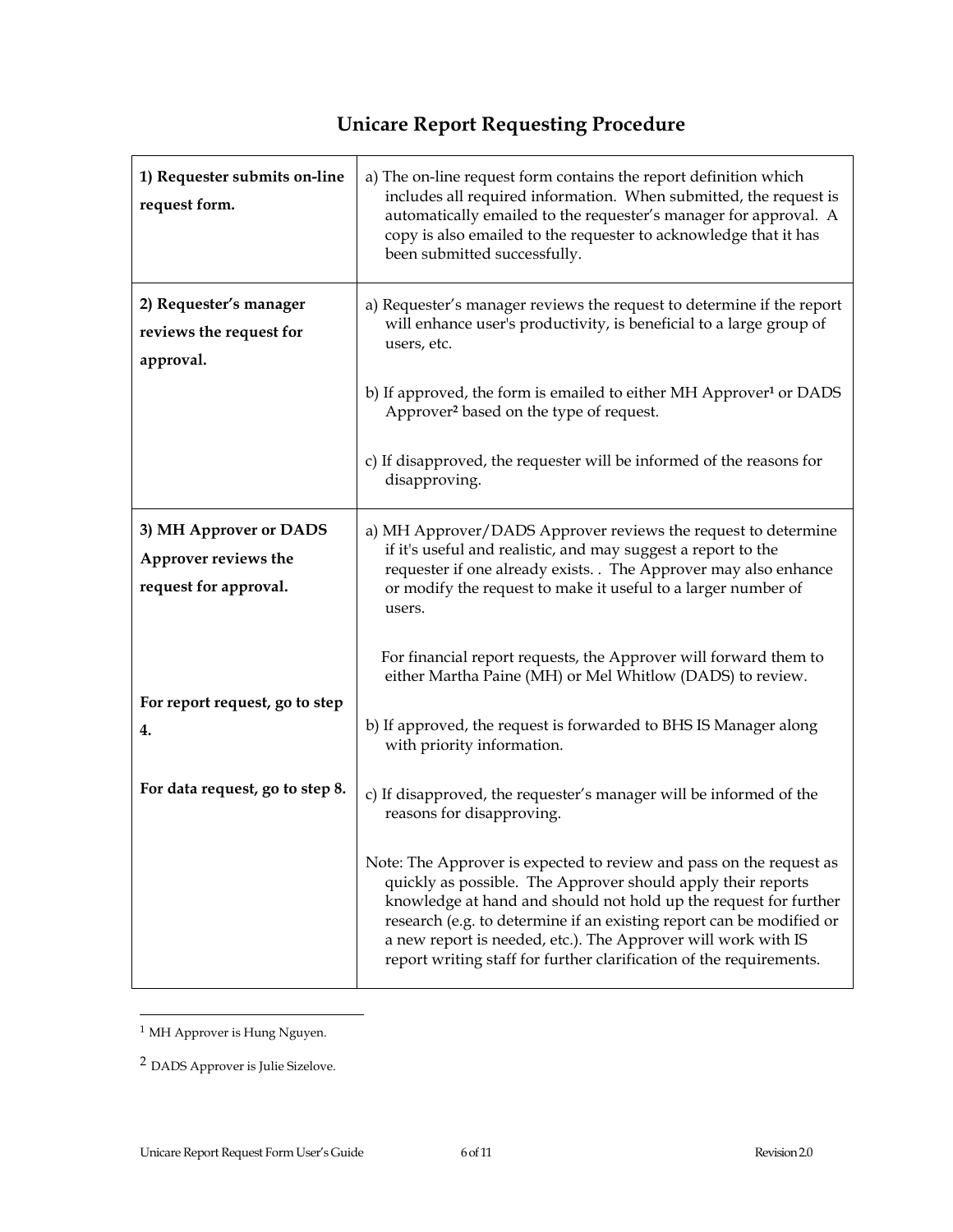| Report<br>Request | 4) BHS IS<br><b>Manager reviews</b><br>the request for<br>approval.                     | a) BHS IS Manager reviews the request.<br>b) If approved, the request and the priority information will be<br>forwarded to BHS IS report writing staff.<br>c) If disapproved, the MH Approver/DADS Approver will be<br>informed of the reasons for disapproving.                                                                                                                                                                                                                                                                                                                                                                                                                                                                                                                                                                                                                                                                                                           |
|-------------------|-----------------------------------------------------------------------------------------|----------------------------------------------------------------------------------------------------------------------------------------------------------------------------------------------------------------------------------------------------------------------------------------------------------------------------------------------------------------------------------------------------------------------------------------------------------------------------------------------------------------------------------------------------------------------------------------------------------------------------------------------------------------------------------------------------------------------------------------------------------------------------------------------------------------------------------------------------------------------------------------------------------------------------------------------------------------------------|
|                   | 5) Report writer<br>reviews the<br>request and<br>creates or<br>modifies the<br>report. | a) Report Writer reviews the report requirements and discusses with<br>the requester, MH Approver, or DADS Approvers if there are any<br>questions, or if additional information is required to determine the<br>best implementation approach (e.g. the most effective place to<br>obtain the data, etc.). Report Writer also determines if there is an<br>existing report that can be modified to satisfy the request or if a<br>new report is needed.<br>b) In some cases, the Report Writer may broaden the scope of the<br>request to completely resolve the problem (e.g. modify all of the<br>reports that have a similar problem, etc.).<br>c) Report Writer creates/modifies report, tests, and validates the<br>data.<br>d) Report Writer communicates with requester and/or MH<br>Approver/DADS Approver to resolve questions/issues as<br>needed.<br>e) Report Writer completes the first draft of the report and posts it in<br>Pro-filer as work-in-progress. |
|                   | 6) User<br><b>Acceptance Test</b>                                                       | a) Report Writer informs the requester, cc MH Approver/DADS<br>Approver, that the report draft is ready for testing.<br>b) Requester tests the report and provides feedback to the Report<br>Writer, cc MH Approver/DADS Approver, who may also test and<br>provide feedback to Report Writer at the same time.<br>c) Report Writer modifies the report.<br>d) Steps a to c are repeated until all requirements are met.                                                                                                                                                                                                                                                                                                                                                                                                                                                                                                                                                   |
|                   | 7) Report writer<br>publishes the                                                       | a) Report Writer posts the final version of the report, performs final<br>testing in Pro-filer, and allows appropriate users access to the                                                                                                                                                                                                                                                                                                                                                                                                                                                                                                                                                                                                                                                                                                                                                                                                                                 |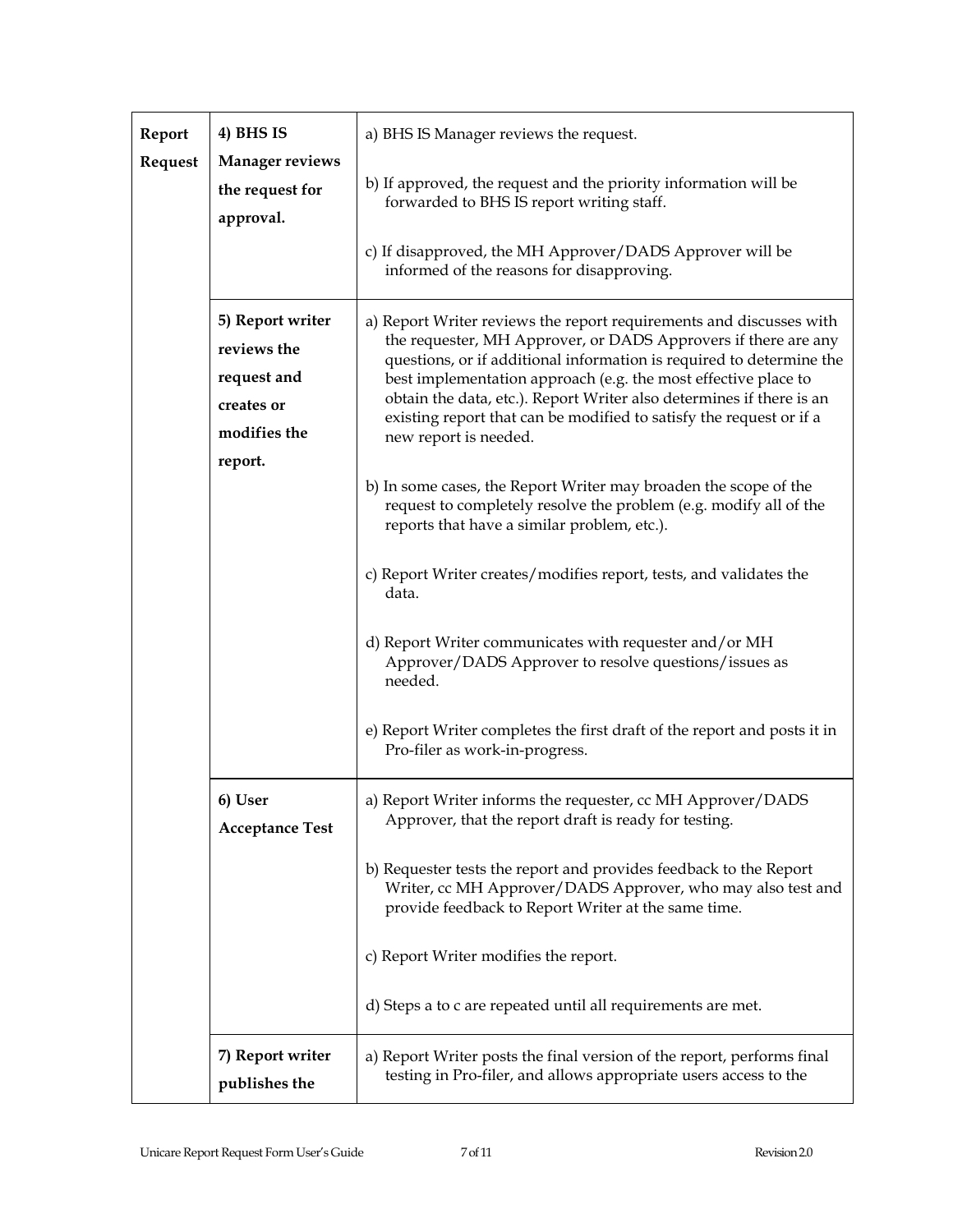|                        | report in Pro-filer                                                                                                                                                                                                                                                                   | report.                                                                                                                                                                                                                                                                                                                                    |
|------------------------|---------------------------------------------------------------------------------------------------------------------------------------------------------------------------------------------------------------------------------------------------------------------------------------|--------------------------------------------------------------------------------------------------------------------------------------------------------------------------------------------------------------------------------------------------------------------------------------------------------------------------------------------|
|                        | and make an<br>announcement to                                                                                                                                                                                                                                                        | b) Requester formally signs off the request via email.                                                                                                                                                                                                                                                                                     |
|                        | the user<br>c) Report Writer creates final report definition from the information<br>community.<br>on the request form and any modifications to the requirements for<br>distribution and for the Report Reference Guide (which will be<br>available in the future).<br>Request is now |                                                                                                                                                                                                                                                                                                                                            |
|                        | completed.                                                                                                                                                                                                                                                                            | d) Report Writer sends an email, including the report definition, to<br>the requester, the requester's manager, the MH Approver/DADS<br>Approver, and the Unicare SAT team to inform them that the<br>report is now available. The Unicare SAT team coordinator will<br>inform the appropriate user group(s) that the report is available. |
| Data<br><b>Request</b> | 8) Decision<br>Support prepares<br>the data.                                                                                                                                                                                                                                          | a) Decision Support prepares the data that is being requested.                                                                                                                                                                                                                                                                             |
|                        | 9) Decision<br><b>Support delivers</b><br>the data.                                                                                                                                                                                                                                   | a) Decision Support delivers the data to the requester.                                                                                                                                                                                                                                                                                    |
|                        | Request is now<br>completed.                                                                                                                                                                                                                                                          |                                                                                                                                                                                                                                                                                                                                            |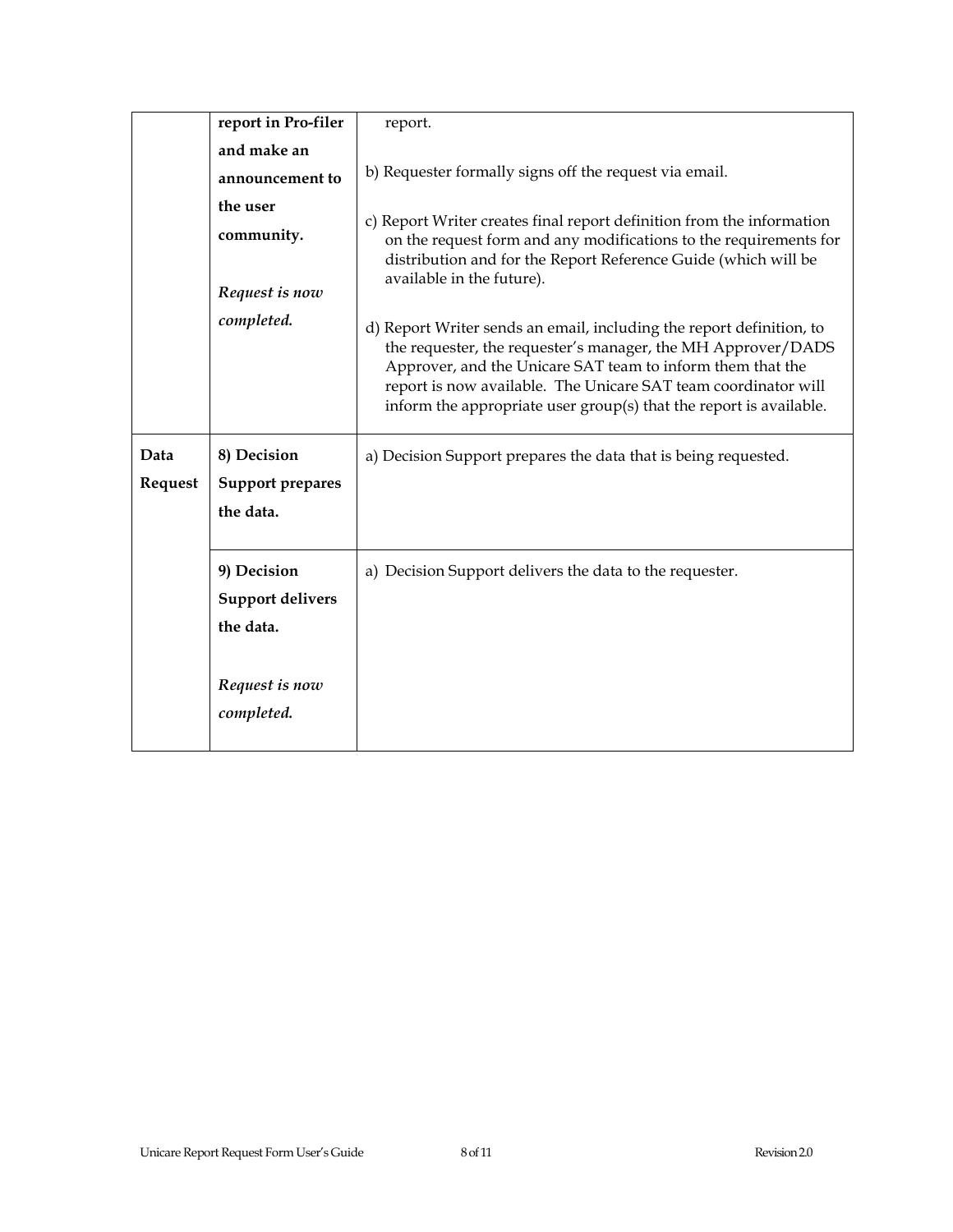### *How to Access the Form & Procedure*

#### **For Contractors:**

#### **Mental Health Website:**

http://www.sccgov.org/portal/site/mhd/agencychp?path=%2Fv7%2FMental%20Health%20 Services%20%28DEP%29%2FStaff%20%26%20Contractor%20Information



#### **Drugs and Alcohol Website:**

http://www.sccgov.org/portal/site/dads/

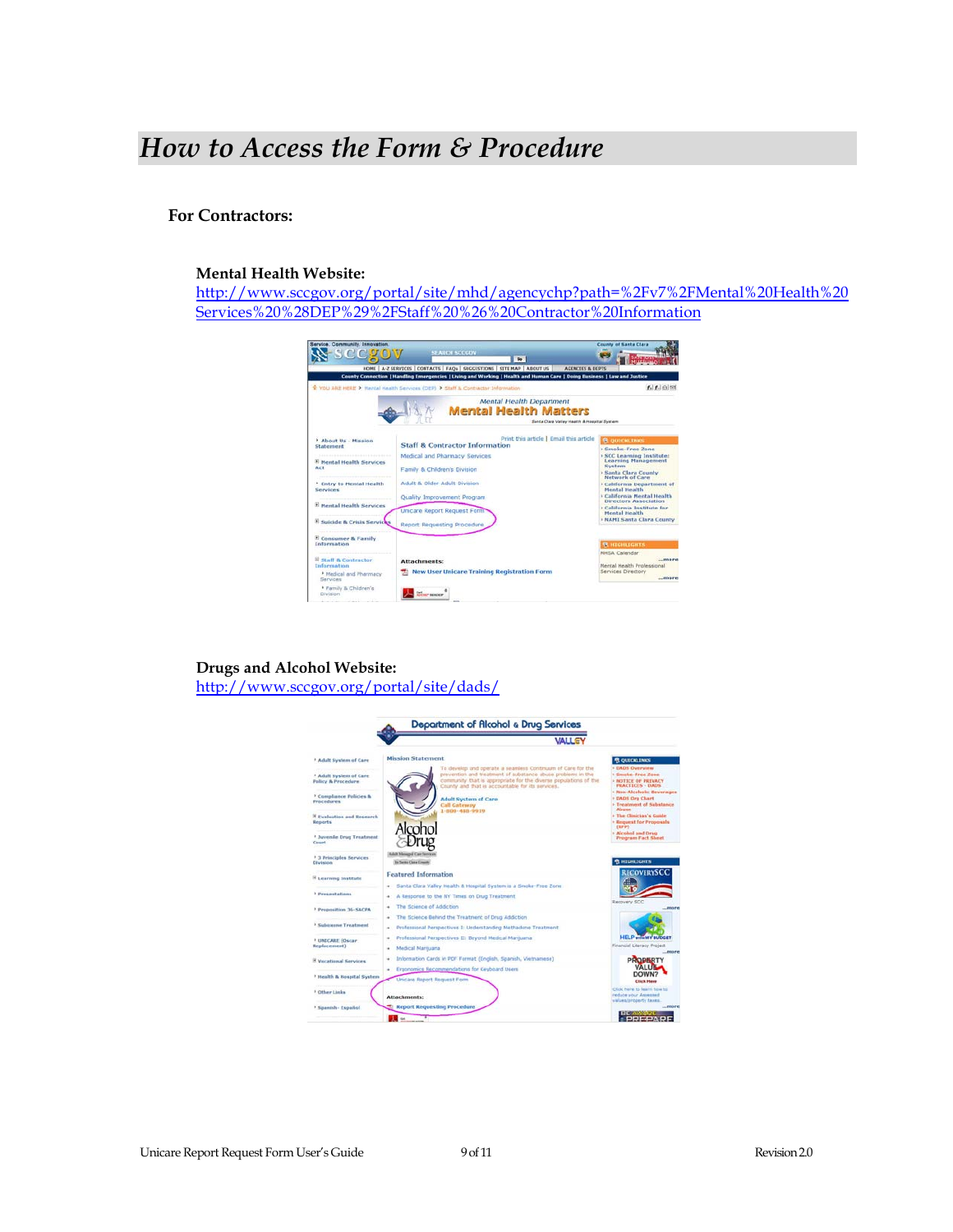#### **For County users:**

#### **BHS Unicare Website:**

https://apps.sccbhs.hhs.co.santa-clara.ca.us/



#### **ValleyPages***:*

http://www.sccgovatwork/portal/site/HHS/agencychp?path=%2Fv7%2FHHS%20%28EMPDEP% 29%2FInformation%20Services%2FUnicare